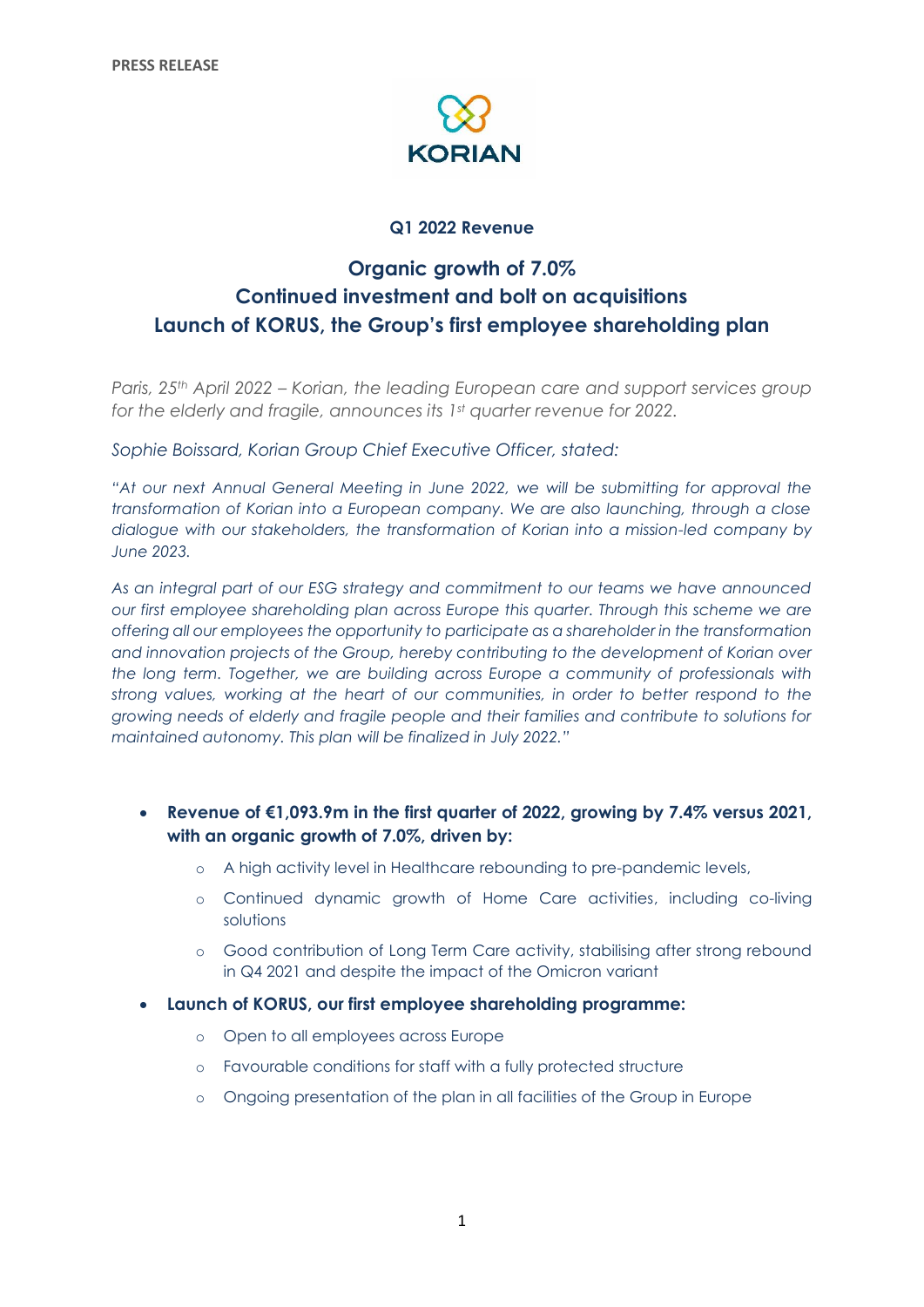

- **Continued roll out of investment programme and targeted bolt-on acquisitions:**
	- o Reinforcing mental health capacity within the Group through the acquisition of IHG, a specialised multidisciplinary platform in Italy, with around 1,000 beds and ambulatory capacities;
	- o Continued transformation of the French healthcare network with 16 sites under construction or renovation in 2022, including the opening of a specialised clinic in Livry Gargan and the start of construction of a new medical platform of 200 beds in the Paris area;
	- o Roll out of the "Boost" renovation project in the nursing home sector in France with 25 sites under renovation at present;
	- o Two high quality nursing homes in West England with 150 beds, a quality rate of 9.9/10<sup>1</sup> and Real Estate ownership
- **A €0.35/share dividend with a share payment option to be proposed to the Annual General Meeting, as compared to €0.30/share in 2021 and €0.60/share in 2019**
- **2022 guidance: confirmation of an organic growth above 4%, progressive normalisation of the EBITDA margin and of the Operational Free Cash Flow**

|                    | Revenue (€m) |         | <b>Reported</b><br>growth | <b>Organic</b><br>growth |  |
|--------------------|--------------|---------|---------------------------|--------------------------|--|
| <b>Country</b>     | Q1 2021      | Q1 2022 |                           | <b>Variation %</b>       |  |
| France, Spain, UK* | 510.8        | 543.0   | 6.3%                      | 7.2%                     |  |
| Germany            | 259.3        | 269.4   | 3.9%                      | 3.8%                     |  |
| Benelux**          | 143.4        | 153.2   | 6.9%                      | 8.9%                     |  |
| <b>Italy</b>       | 104.7        | 128.4   | 22.6%                     | 11.2%                    |  |
| <b>Total</b>       | 1,018.2      | 1,093.9 | 7.4%                      | 7.0%                     |  |

## **1st quarter 2022 revenue**

\* *O/w* France: €510.4m in Q1 2022 vs €501.2m in Q1 2021, Spain: €23.9m in Q1 2022 vs €7.8m in Q1 2021, United Kingdom: €8.7m in Q1 2022 vs €1.8m in Q1 2021

\*\* *O/w* Belgium: €130.5m in Q1 2022 vs €125.2m in Q1 2021, Netherlands: €22.6m in Q1 2022 vs €18.2m in Q1 2021

**.** 

<sup>1</sup> According to carehomes.co.uk